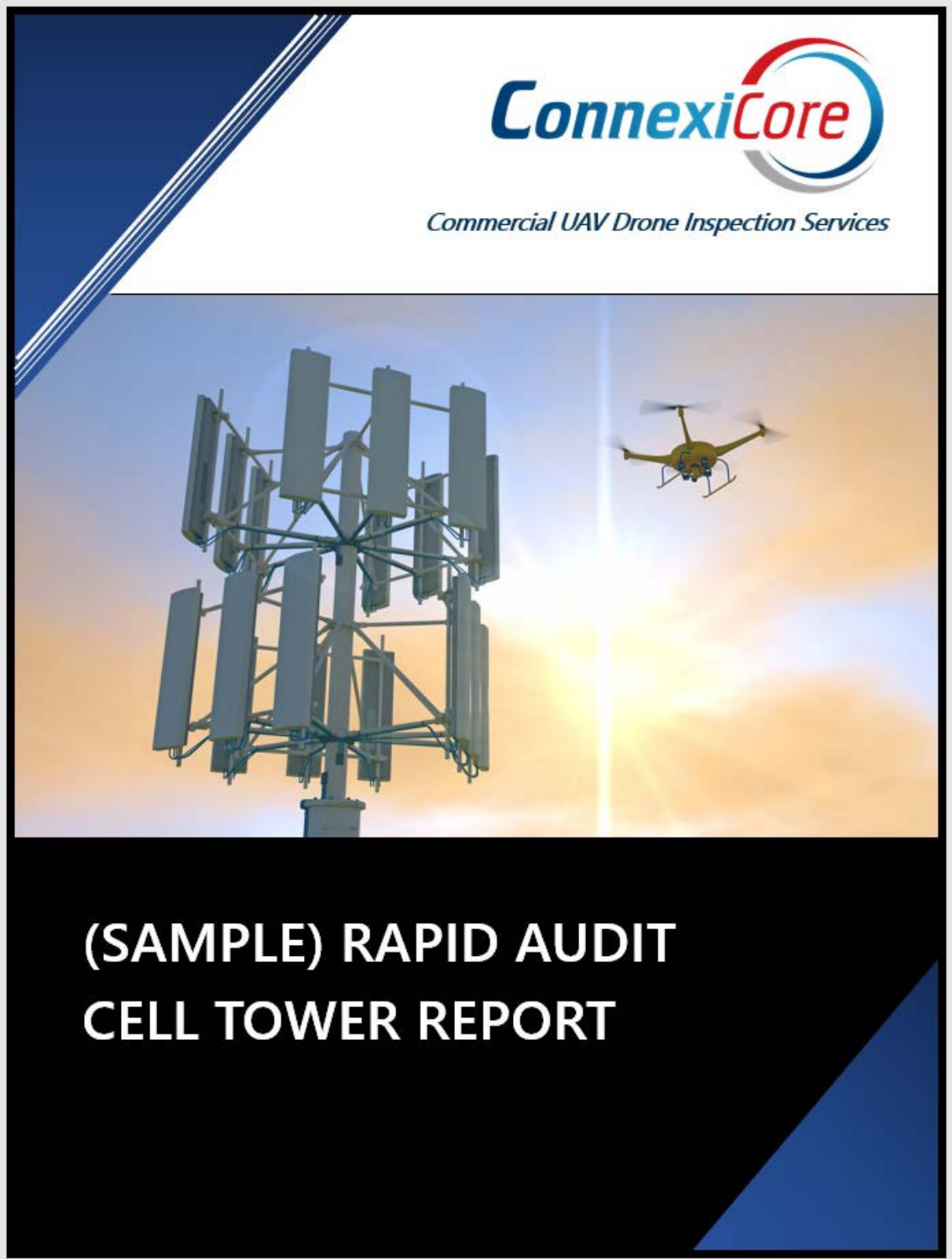

## **ABC Company, Inc. Cell Tower (EXAMPLE) RAPID AUDIT Inspection Report**

| <b>Site Address:</b><br>WWWW TV-65<br>1234 Any Street<br>Hometown, YS 12345                                                                                                                 | <b>GPS Location:</b><br>Latitude: N 00° 00' 00"<br>Longitude: W 000° 00' 00"                                                     |  |
|---------------------------------------------------------------------------------------------------------------------------------------------------------------------------------------------|----------------------------------------------------------------------------------------------------------------------------------|--|
| <b>Tower Information:</b><br>Tower Manufacturer: Dressor Ideco<br>Tower structure height: xxx.x'<br>Guyed Antenna top height: xxx'<br>Year of manufacture: 1970 Tower<br>Finish: Galvanized | FCC registration number: 12341234<br><b>Point of Contact:</b><br>Frank Segarra<br>Office: (800) 874-9640<br>Cell: (973) 769-3490 |  |

| Date                 | Project No.                             | Jperator | Jperator | Analyst | Revision<br>NO. |
|----------------------|-----------------------------------------|----------|----------|---------|-----------------|
| 1/2018<br>่า 74<br>╯ | 122<br>$\sqrt{2}$<br>ABC<br>12345<br>◡◡ | --       |          | $-$     |                 |

Page 1of 8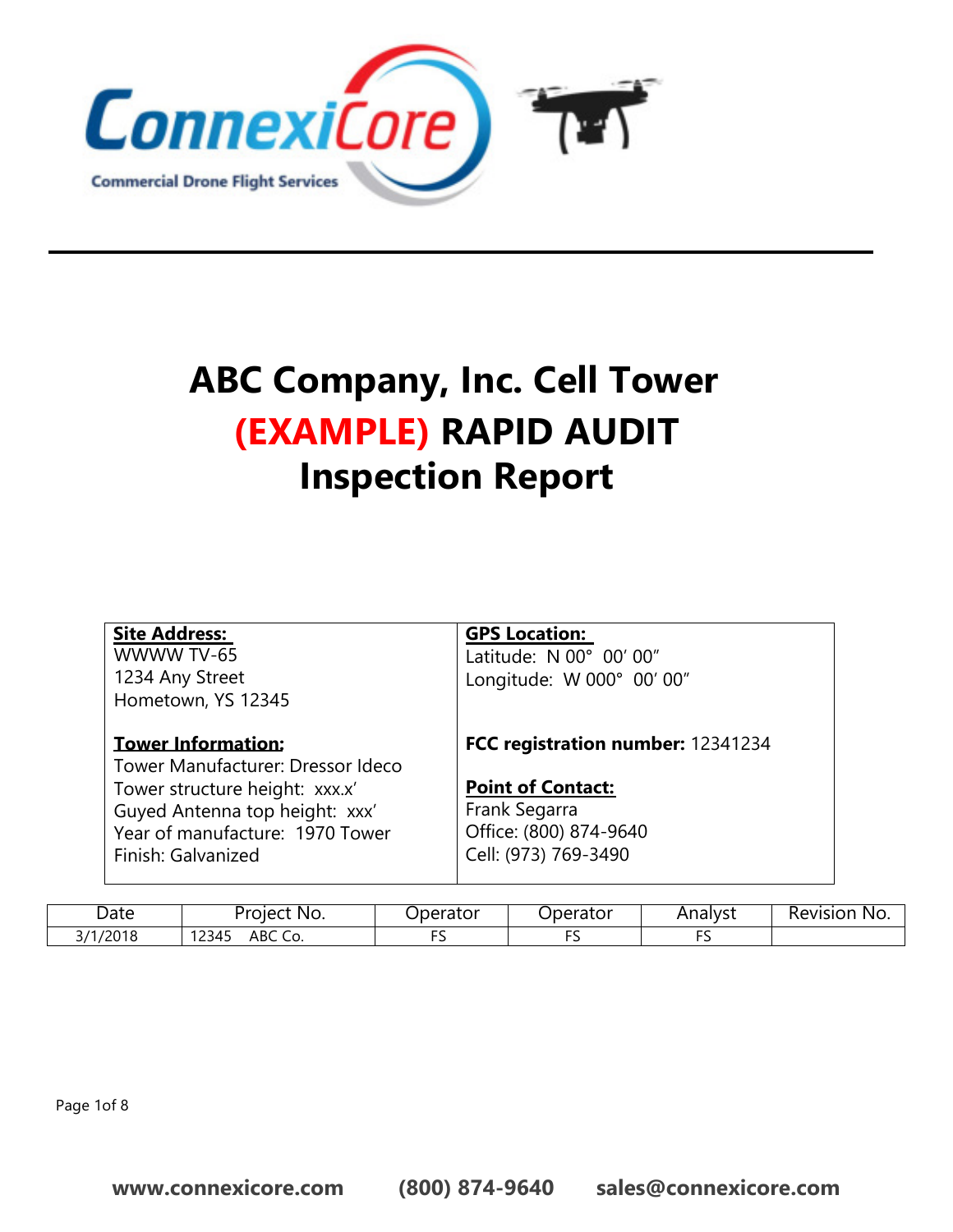| <b>Client Name</b><br><b>ABC Company</b> | Project<br>Number 12345                          | Inspection Type<br>Cell Tower Analysis                                                                                                                                                                                                                    | <b>ABC Company Inc.</b> |
|------------------------------------------|--------------------------------------------------|-----------------------------------------------------------------------------------------------------------------------------------------------------------------------------------------------------------------------------------------------------------|-------------------------|
| <b>Example Project Overview</b>          | antennas and transceivers on the cellular tower. | ABC Company requested the services of ConnexiCore, LLC for inspection purposes of<br>tower XXX located off of 1234 Any Street Hometown, YS 12345. The inspection<br>process consists of the use of Unmanned Aerial Vehicles (UAVs) to assess the existing |                         |
| <b>Equipment Required</b>                |                                                  |                                                                                                                                                                                                                                                           |                         |
| Aircraft(s): DJI P4P Sensor(s):          |                                                  |                                                                                                                                                                                                                                                           |                         |
| FoxTech V4 RGB                           |                                                  |                                                                                                                                                                                                                                                           |                         |
|                                          |                                                  |                                                                                                                                                                                                                                                           |                         |
|                                          |                                                  |                                                                                                                                                                                                                                                           |                         |

**BACK BASES**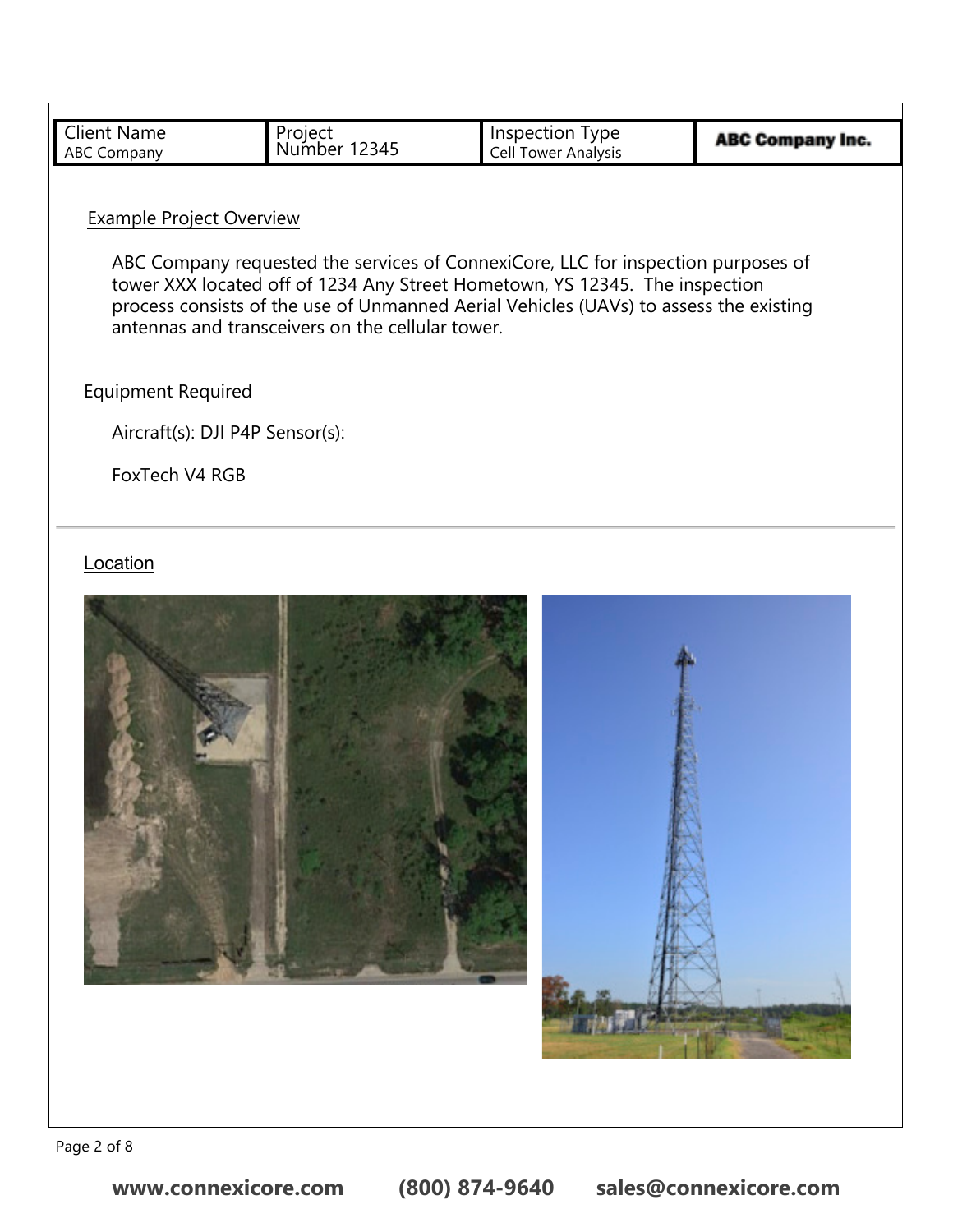| <b>Client Name</b><br>Project<br>Inspection Type<br>12345<br>Number<br>Cell Tower Analysis - 45m<br><b>ABC Company</b> | <b>ABC Company Inc.</b> |
|------------------------------------------------------------------------------------------------------------------------|-------------------------|
|------------------------------------------------------------------------------------------------------------------------|-------------------------|

The cell tower has three (3) levels of antennas that were observed and inspected. The three levels are categorized in accordance to their altitude on the tower. The three levels are 45 meters, 65 meters, and 85 meters.

#### **45 Meters**



45 Meter Level Overview





Antenna Inspection **Interior Cabling Inspection**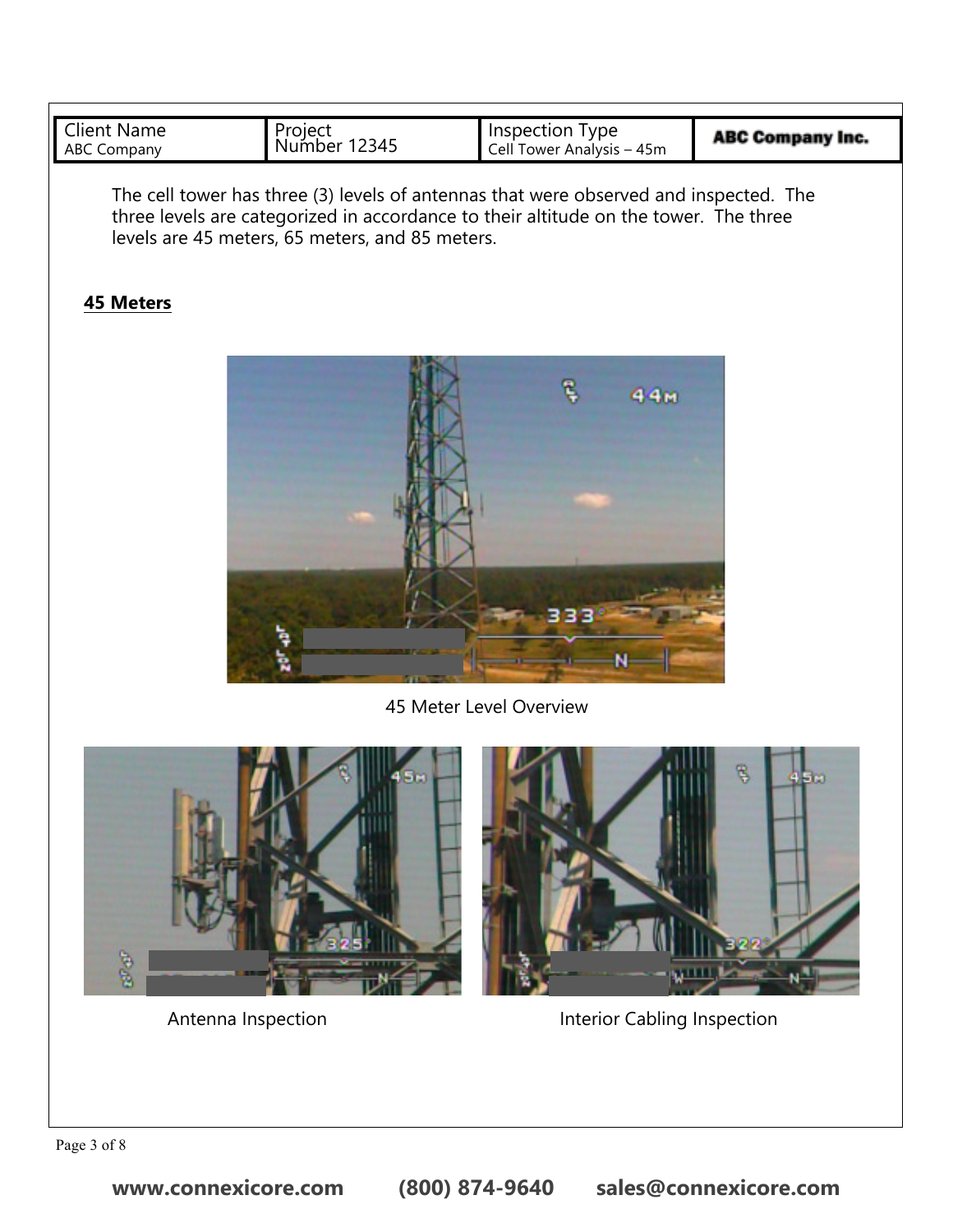| <b>Client Name</b><br>ABC Company | Project Number<br>12345 | Inspection Type<br>Cell Tower Analysis - 65m | <b>ABC Company Inc.</b> |
|-----------------------------------|-------------------------|----------------------------------------------|-------------------------|
| <b>65 Meters</b>                  |                         |                                              |                         |
|                                   |                         | B.<br>62m<br>324<br>₩<br>$N-$                |                         |
|                                   |                         | 65 Meter Level Overview                      |                         |
| Ş                                 | <b>62e</b><br>3 2 3     |                                              | B<br>53w<br>13          |
|                                   | Antenna Inspection      |                                              | Antenna Inspection      |
|                                   |                         |                                              |                         |

Interior Cabling Inspection

Page 4 of 8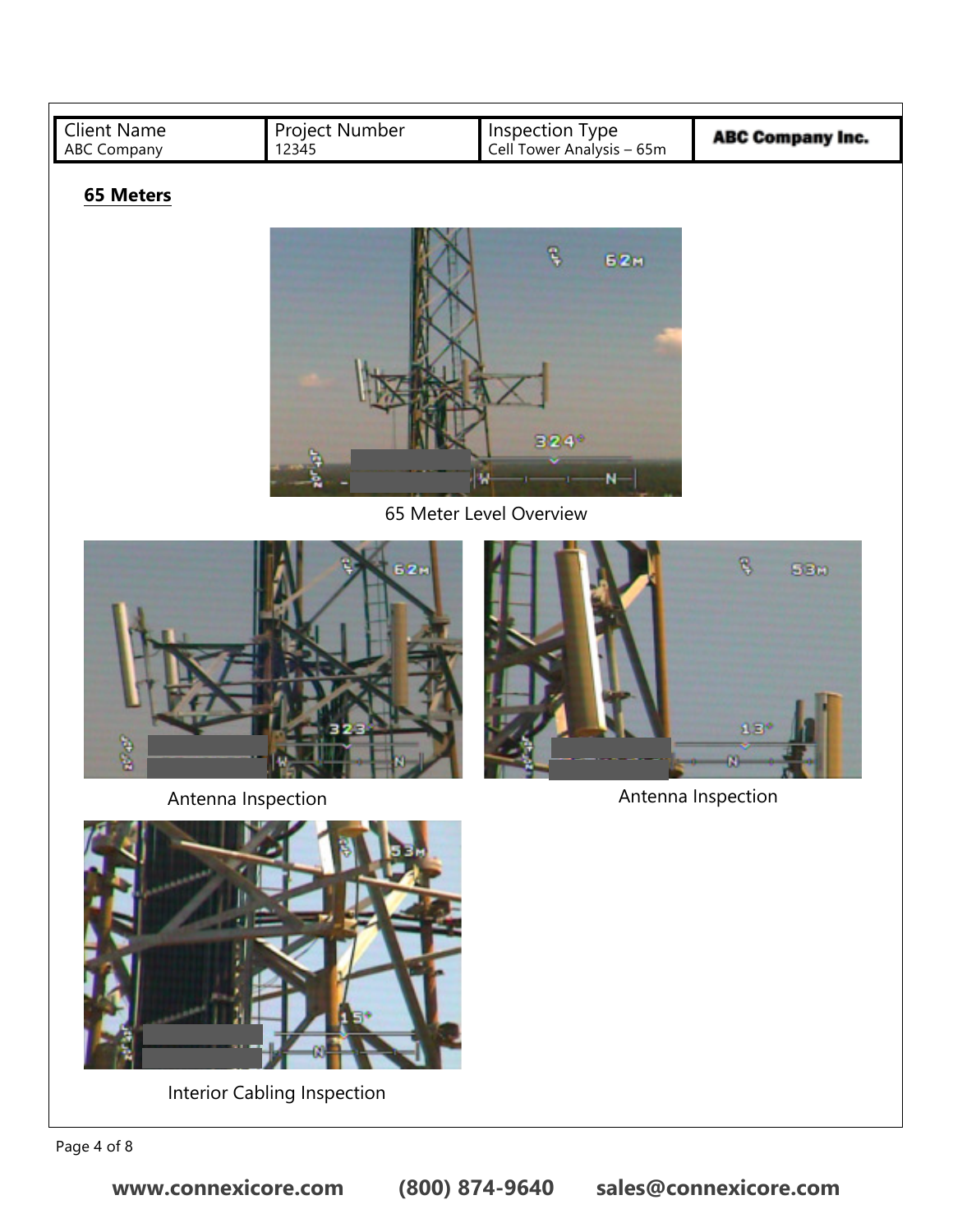| <b>Client Name</b> | <b>Project Number</b> | Inspection Type           | <b>ABC Company Inc.</b> |
|--------------------|-----------------------|---------------------------|-------------------------|
| ABC Company        | 12345                 | Cell Tower Analysis – 85m |                         |

### **85 Meters**



85 Meter Level Overview 85 Meter Level Overview







Antenna Inspection **Antenna Cabling Inspection** 



Top Platform Equipment Inspection Top Platform Equipment Inspection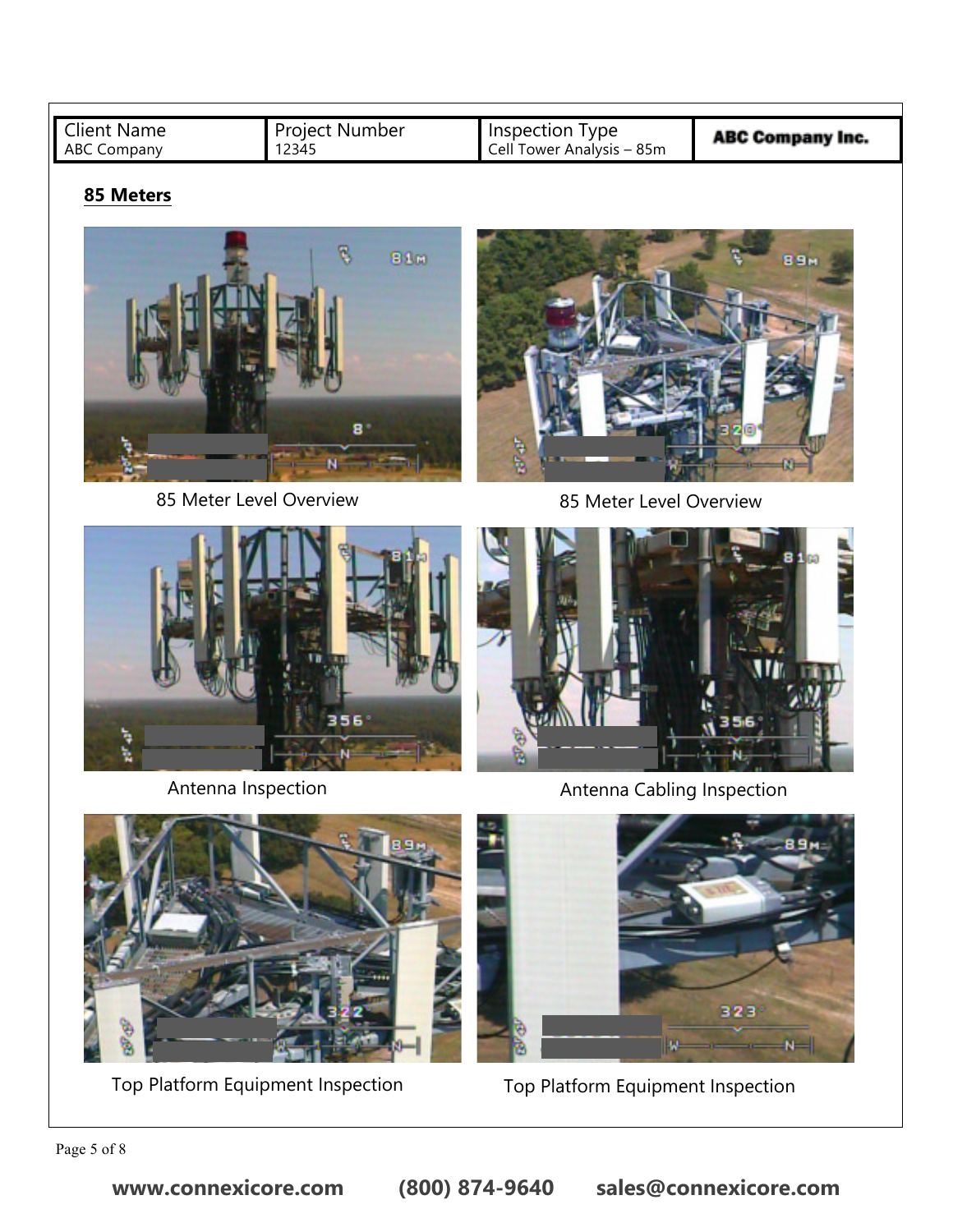| <b>Client Name</b><br><b>Project Number</b><br>12345<br><b>ABC Company</b> | Inspection Type<br>Cell Tower Analysis - 85m | <b>ABC Company Inc.</b> |
|----------------------------------------------------------------------------|----------------------------------------------|-------------------------|
|----------------------------------------------------------------------------|----------------------------------------------|-------------------------|

 $\frac{1}{2}$ 

#### **OBSERVATIONS AND MEASUREMENTS**

|                   | A. Tower Members:                                                 |          | The tower members appear satisfactory.                                                                                                                                                                                           |
|-------------------|-------------------------------------------------------------------|----------|----------------------------------------------------------------------------------------------------------------------------------------------------------------------------------------------------------------------------------|
| <b>B.</b>         | <b>Connections:</b>                                               |          | All tower connections appear satisfactory.                                                                                                                                                                                       |
| C.<br>D.          | <b>Ladder and Safety Device:</b><br><b>Guys and Guy Hardware:</b> |          | The ladder and Trylon safety rail system are in satisfactory<br>condition.                                                                                                                                                       |
| Е.                | <b>Foundations:</b>                                               |          | The guys and guy hardware are in satisfactory condition. See<br>Table for accompanying hardware components.                                                                                                                      |
| Е.                | <b>Antennas and Antenna</b><br><b>Mountings:</b>                  |          | Visible portions of the foundations appear satisfactory.                                                                                                                                                                         |
|                   |                                                                   |          | The antennas and mountings are in satisfactory condition. See<br>Table for list of antennas on this structure.                                                                                                                   |
| G.                | <b>Transmission Lines:</b>                                        | 1.<br>2. | There are several loose 1/4" transmission lines throughout the<br>length of the tower. This is tolerable.<br>There is a loose relay box in the second cluster of antennas. See<br>Photo #X.                                      |
|                   | H. Waveguide Bridge:                                              | 3.       | There is a loose transmission line splitter connection. See                                                                                                                                                                      |
|                   |                                                                   |          | Photo #X. The waveguide bridge and port into the building                                                                                                                                                                        |
| Ι.                | <b>Grounding:</b>                                                 |          | are in satisfactory condition. See Photos #X and #X.                                                                                                                                                                             |
| J.                | <b>Conduit and</b>                                                |          | The grounding is satisfactory.                                                                                                                                                                                                   |
|                   | Lighting:                                                         |          | The DOL on face 3-1 at 142' and beacon at the top of the tower                                                                                                                                                                   |
| К.                | Paint:                                                            |          | are in satisfactory condition.                                                                                                                                                                                                   |
|                   |                                                                   |          | The paint is in excellent condition and approximately 90%                                                                                                                                                                        |
| L.                | <b>Galvanizing:</b>                                               |          | effective. The tower galvanizing appears satisfactory.                                                                                                                                                                           |
|                   | <b>M. Guy Tensions:</b>                                           |          | The guy tensions are mainly within recommended CSA limits.                                                                                                                                                                       |
|                   |                                                                   |          | See Table X                                                                                                                                                                                                                      |
| N.                | <b>Tower Alignment:</b>                                           |          | The tower alignment is satisfactory. See Table X.                                                                                                                                                                                |
| 0.<br>Page 6 of 8 | <b>Additional Remarks:</b>                                        | 1.<br>2. | There is no security fence or anti-climb system in place to<br>restrict unauthorized personnel from accessing this structure.<br>There are numerous unused yagis and dipole antennas lying<br>behind the building. See Photo #X. |
|                   |                                                                   |          |                                                                                                                                                                                                                                  |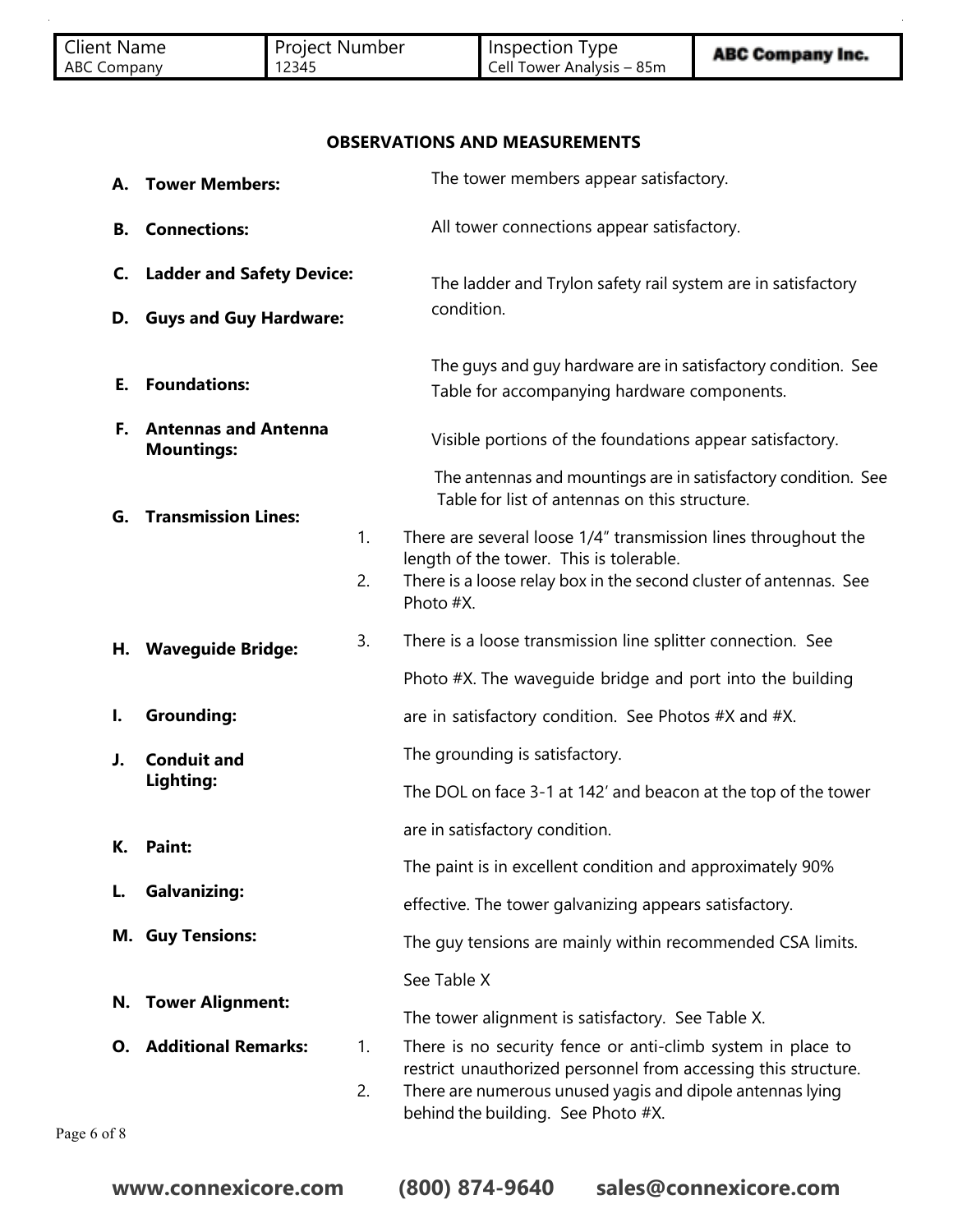| <b>Client Name</b><br><b>Project Number</b><br>12345<br>ABC Company | Inspection Type<br>Cell Tower Analysis - 85m | <b>ABC Company Inc.</b> |
|---------------------------------------------------------------------|----------------------------------------------|-------------------------|
|---------------------------------------------------------------------|----------------------------------------------|-------------------------|

Existing Equipment (EXAMPLE)

÷,

| Elevation (ft) | Equipment                   | Tx Line                                |
|----------------|-----------------------------|----------------------------------------|
|                | (3) Strobes                 | (1) 1-1/2" conduit                     |
|                | (1) Alan Dick 7-bay FM      | $(1) 6 - 1/8"$ rigid                   |
|                | #3 platform with boxes      | $(1) 1"$ cable                         |
|                | (2) 10' quasi omni antennas | $(1)$ 2-1/4" heliax from # 2 platform  |
|                | (1) 20' omni                | $(1)$ 1-1/4" heliax from # 2 platform  |
|                | (1) Cluster of yagi         | (1) 7/8" heliax from # 3 platform      |
|                | $(1)$ ENG                   | (1) 7/8" heliax from # 2 platform      |
|                | (3) Strobes                 | $(1)$ 1-1/2" conduit                   |
|                | (1) 20' omni                | (1) 7/8" heliax from # 2 platform      |
|                | $(1)$ ENG                   | (1) 7/8" heliax from # 2 platform      |
|                | $(1)$ 8' dish               | $(1)$ EW63 from # 2 platform           |
|                | # 2 platform with boxes     | $(1)$ 1" cable                         |
|                | (1) 20' quasi omni          | (1) $7/8$ " heliax from $# 2$ platform |
|                | (2) 20' quasi omni antennas | (2) 1/2" heliax from # 2 platform      |
|                | (1) 20' omni                | $(1)$ 1/2" heliax from #2 platform     |
|                |                             |                                        |
|                |                             |                                        |
|                |                             |                                        |
|                |                             |                                        |
|                |                             |                                        |
|                |                             |                                        |
|                |                             |                                        |
|                |                             |                                        |
|                |                             |                                        |
|                |                             |                                        |
|                |                             |                                        |
|                |                             |                                        |
|                |                             |                                        |
|                |                             |                                        |
|                |                             |                                        |
|                |                             |                                        |
|                |                             |                                        |
|                |                             |                                        |
|                |                             |                                        |
|                |                             |                                        |
|                |                             |                                        |
|                |                             |                                        |
|                |                             |                                        |

Page 7 of 8